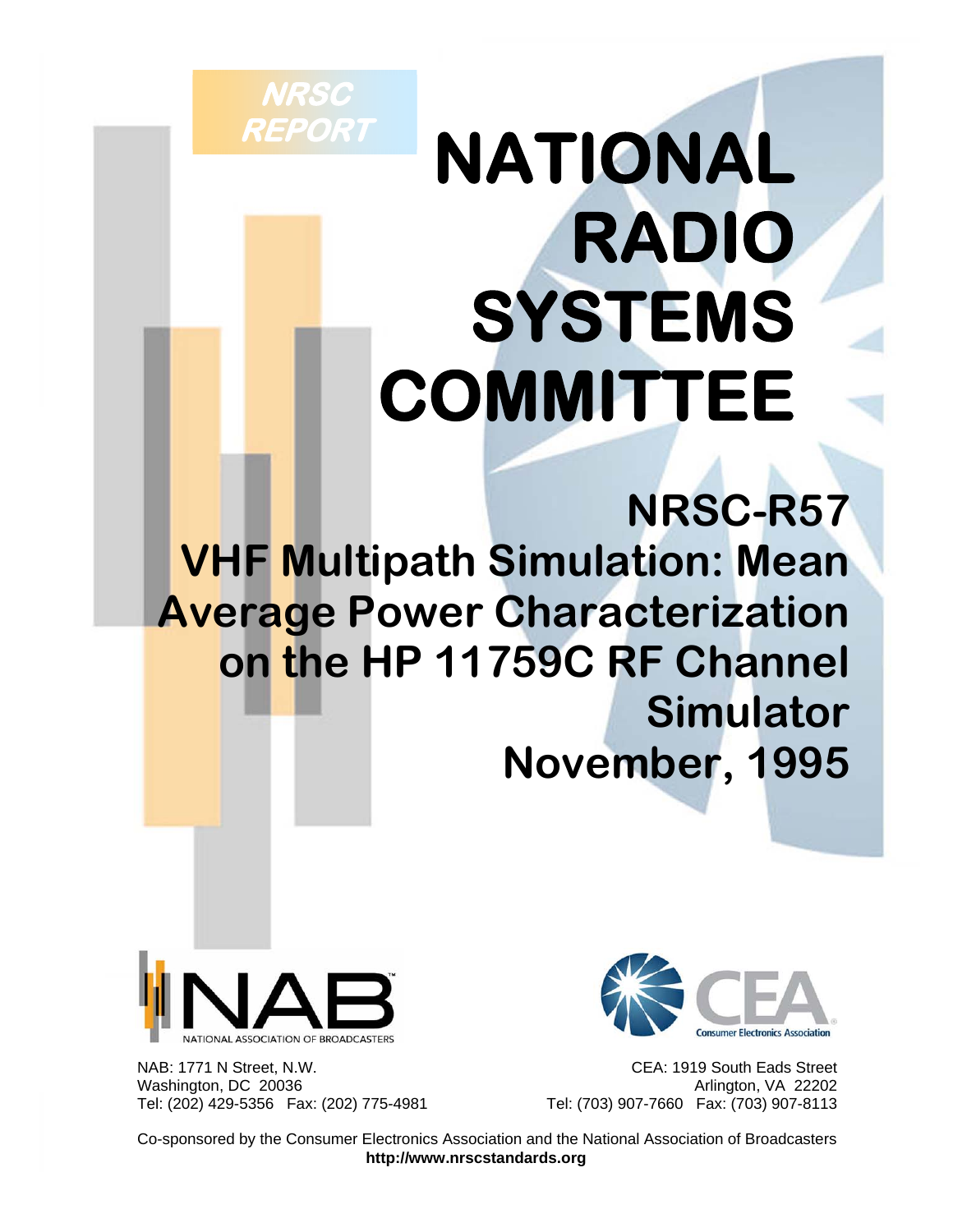#### **NRSC-R57**

#### **NOTICE**

NRSC Standards, Guidelines, Reports and other technical publications are designed to serve the public interest through eliminating misunderstandings between manufacturers and purchasers, facilitating interchangeability and improvement of products, and assisting the purchaser in selecting and obtaining with minimum delay the proper product for his particular need. Existence of such Standards, Guidelines, Reports and other technical publications shall not in any respect preclude any member or nonmember of the Consumer Electronics Association (CEA) or the National Association of Broadcasters (NAB) from manufacturing or selling products not conforming to such Standards, Guidelines, Reports and other technical publications, nor shall the existence of such Standards, Guidelines, Reports and other technical publications preclude their voluntary use by those other than CEA or NAB members, whether to be used either domestically or internationally.

Standards, Guidelines, Reports and other technical publications are adopted by the NRSC in accordance with the NRSC patent policy. By such action, CEA and NAB do not assume any liability to any patent owner, nor do they assume any obligation whatever to parties adopting the Standard, Guideline, Report or other technical publication.

This Guideline does not purport to address all safety problems associated with its use or all applicable regulatory requirements. It is the responsibility of the user of this Guideline to establish appropriate safety and health practices and to determine the applicability of regulatory limitations before its use.

> Published by CONSUMER ELECTRONICS ASSOCIATION Technology & Standards Department 1919 S. Eads St. Arlington, VA 22202

NATIONAL ASSOCIATION OF BROADCASTERS Science and Technology Department 1771 N Street, NW Washington, DC 20036

©2011 CEA & NAB. All rights reserved.

*This document is available free of charge via the NRSC website at www.nrscstandards.org. Republication or further distribution of this document, in whole or in part, requires prior permission of CEA or NAB.*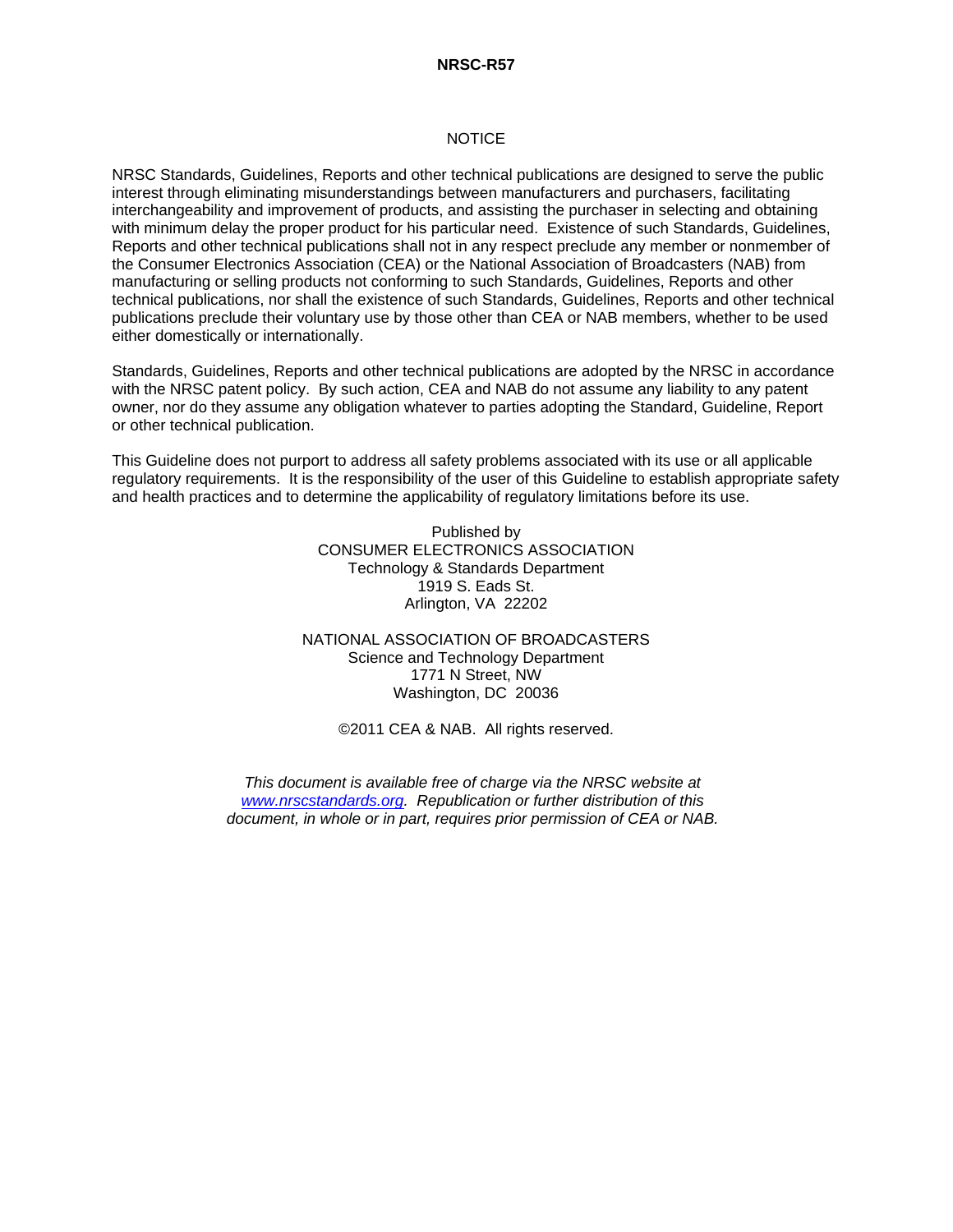### **NRSC-R57**

### **FOREWORD**

NRSC-R57, VHF Multipath Simulation: Mean Average Power Characterization on the HP 11759C RF Channel Simulator, documents the results of a test designed to establish the mean average power of the desired or undesired composite path(s) of the HP 11759C RF channel simulator. This report was prepared for Working Group B and the Combined EIA DAR and NRSC DAB Subcommittees.

The NRSC is jointly sponsored by the Consumer Electronics Association and the National Association of Broadcasters. It serves as an industry-wide standards-setting body for technical aspects of terrestrial over-the-air radio broadcasting systems in the United States.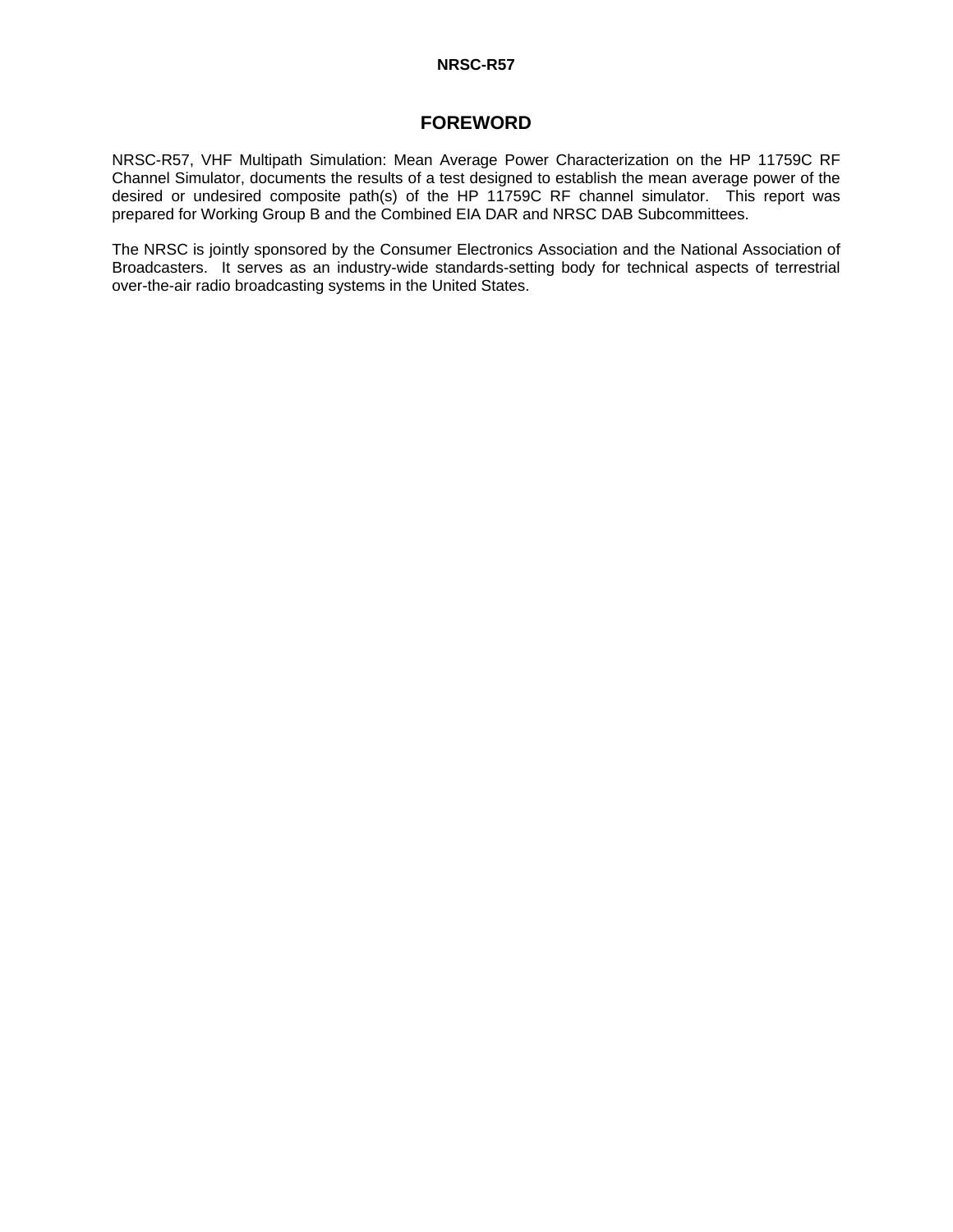### ELECTRONIC INDUSTRIES ASSOCIATION DIGITAL AUDIO RADIO TEST LABORATORY

Report on:

### **VHF Multipath Simulation: Mean Average Power Characterization** on the **HP 11759C RF Channel Simulator**

**November 1, 1995** 

**Prepared For:** 

**Working Group B and The Combined** <u>alerin bir tarixi</u> **EIA DAR and NRSC DAB Subcommittees** 

> By: David M. Londa, RF Test Manager

**Electronic Industries Association** C 1995 All Rights Reserved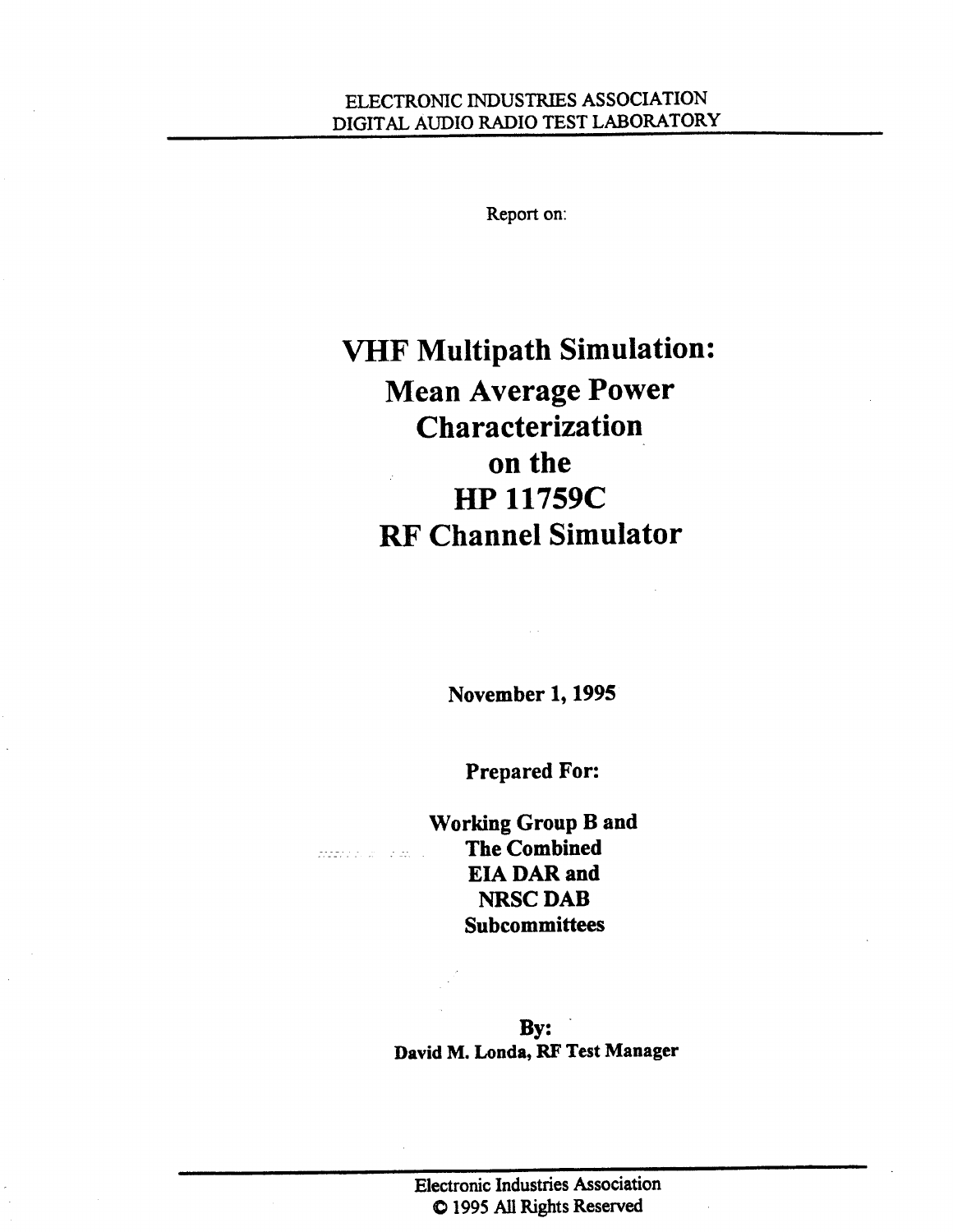# Table of Contents

| Figure 2: Rural 8 kmph Rayleigh 6 Path Approximation (-67.7 dBm -6.9 dB)  4      |
|----------------------------------------------------------------------------------|
| Figure 3: Urban Slow Rayleigh 2 kmph 9 Path Simulation (-64.8 dBm -3.1 dB) 5     |
| Figure 4: Rural Slow Rayleigh 2 kmph 9 Path Simulation (-68.3 dBm -6.6 dB) 5     |
| Figure 5: Obstructed Slow Rayleigh 2 kmph 9 Path Simulation (-66.5 dBm -4.8 dB)6 |
|                                                                                  |
|                                                                                  |
|                                                                                  |
| Figure 9: Obstructed Fast Doppler 6 Path Approximation (-56.3 dBm 4.5 dB)8       |
|                                                                                  |
|                                                                                  |
|                                                                                  |
|                                                                                  |
|                                                                                  |
|                                                                                  |
|                                                                                  |
|                                                                                  |
|                                                                                  |
|                                                                                  |

 $\overline{\mathbf{i}}$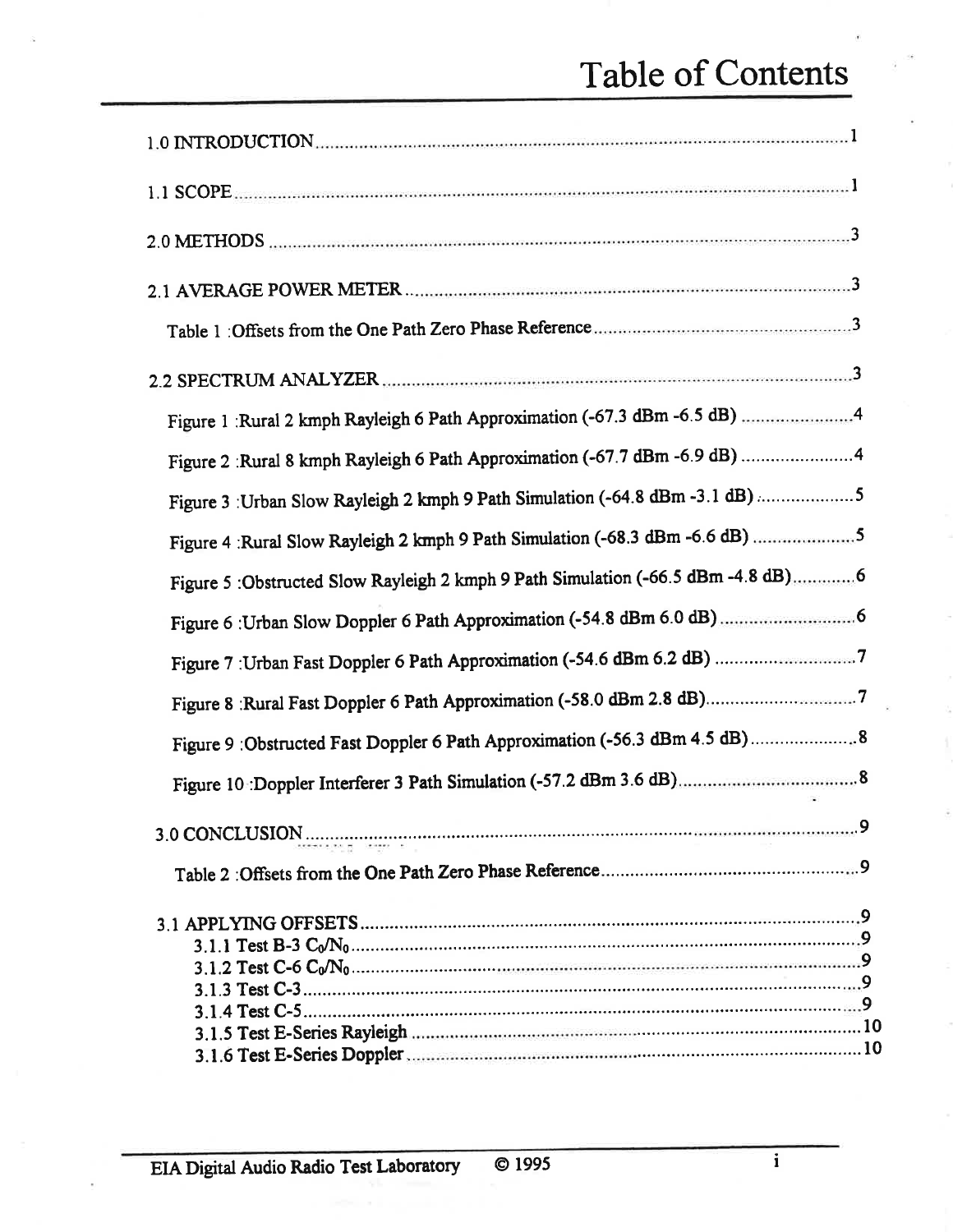# **INTRODUCTION**

### 1.0 INTRODUCTION

The Urban, Rural and Obstructed environments programmed for simulation control of the HP 11759C RF Channel Simulator in Rayleigh and Doppler mode have been characterized in the VHF region for mean average power levels using two separate methods.

### 1.1 SCOPE

This report will present the mean average power of the desired or undesired composite path(s) of the HP 11759C multipath simulator during the respective simulations specified by the VHF Channel Characterization Task Force.

evening an inter-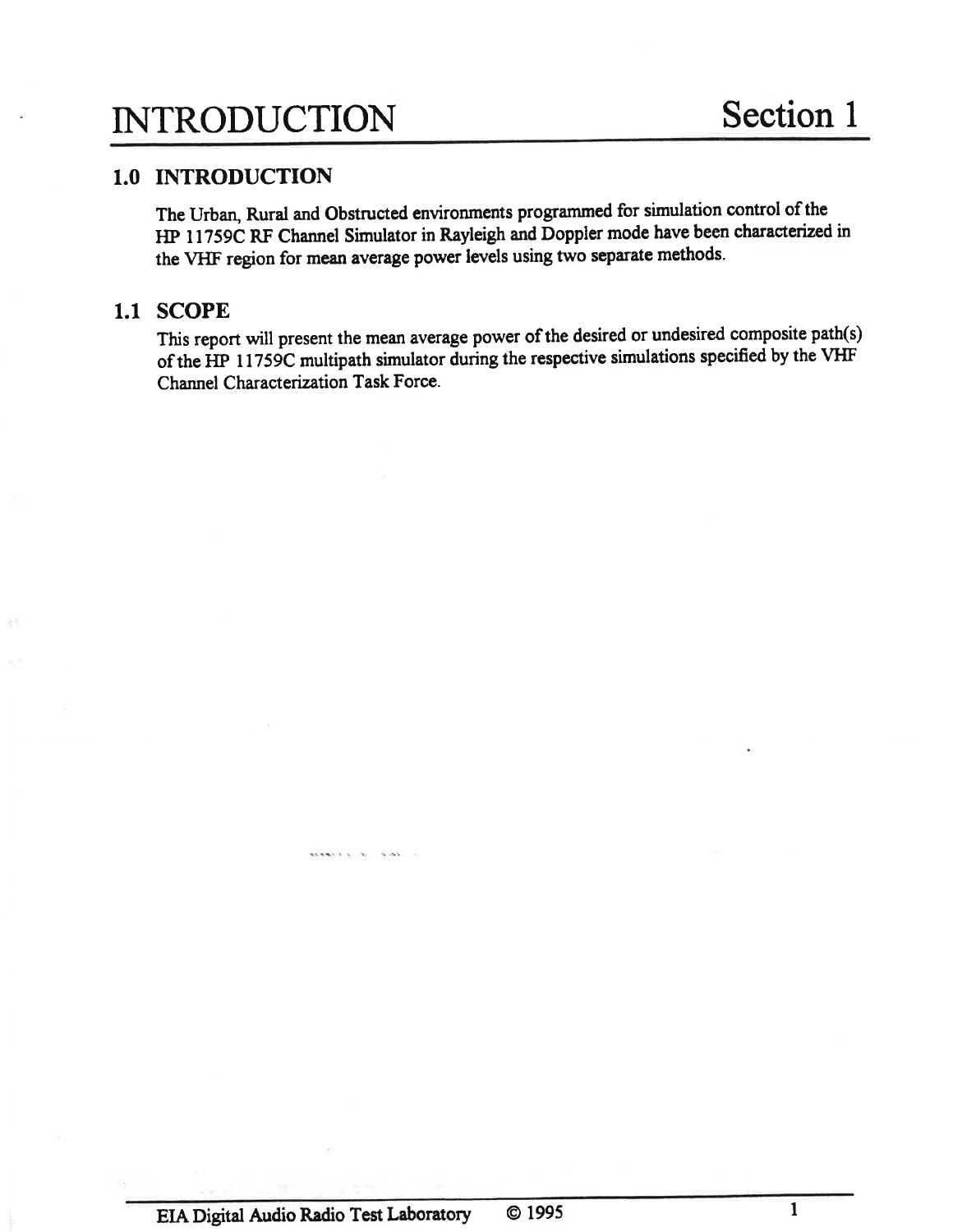# **INTRODUCTION**

This page left blank intentionally.

ΪÈ,

 $\overline{m}$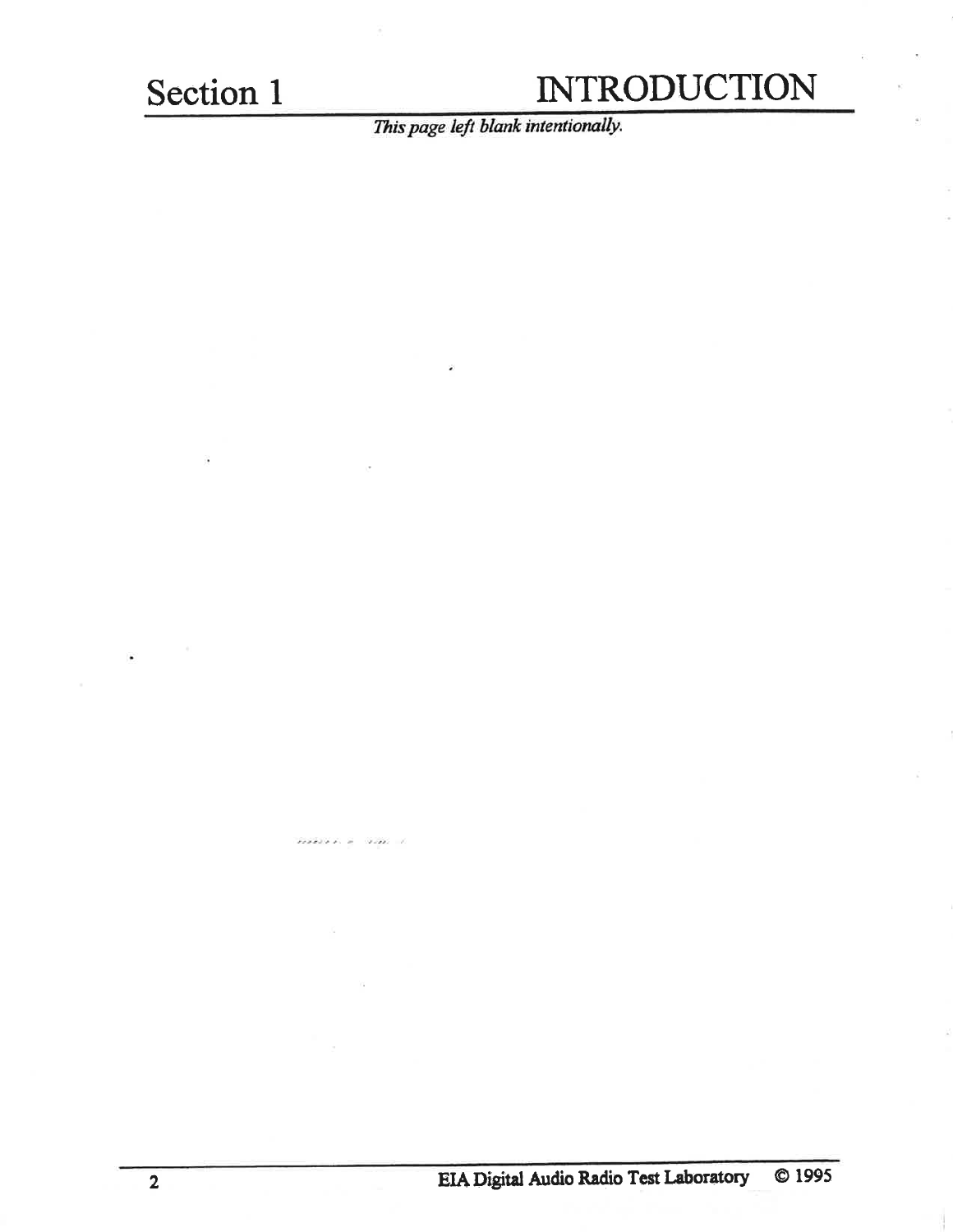### 2.0 Methods

### 2.1 Average Power Meter

The first method used an average power meter and a tunable band pass filter to measure the mean average power of the simulations and a single path zero phase reference. The running averages were calculated over a 27 second period. The simulations were programmed into the simulator with Doppler speeds in Rayleigh mode which were much faster (225 kmph) than the Doppler speeds in the corresponding test scenarios (2, 60 and 150 kmph).

The ratios, *SimulationMean Average Power* are given in Table 1.<br>One Path Zero Phase Power

|          |                  |        |        | Offsets (dB)        |     | HP 11759C RF Channel Simulator Characterization |
|----------|------------------|--------|--------|---------------------|-----|-------------------------------------------------|
|          | 3 Path<br>9 Path |        |        |                     |     |                                                 |
|          | 8                | Urban  | Rural  | Obsructed Undesired |     |                                                 |
|          | Slow             | Fast   |        |                     |     |                                                 |
| Rayleigh | $-3.1$           | $-3.1$ | $-6.6$ | $-4.8$              |     | Spectrum Analyzer                               |
|          | $-2.6$           | $-2.6$ | $-6.6$ | $-4.4$              |     | Average Power Meter                             |
|          | $-3.1$           | $-3.1$ | $-8.1$ | $-5.2$              |     | CRC 6 Path Approximation /                      |
|          |                  | 6 Path |        |                     |     | <b>Average Power Meter</b>                      |
| Doppler  | 6.0              | 6.2    | 2.8    | 4.5                 | 3.6 | Spectrum Analyzer                               |
|          |                  |        |        |                     |     |                                                 |

### Table 1: Offsets from the One Path Zero Phase Reference

### 2.2 Spectrum Analyzer

Figure 1 and Figure 2 show two representative Rayleigh simulations where the Doppler speed is higher in one simulation. Since the average power is virtually the same in each case it will be assumed that the Rayleigh simulations at different Doppler speeds have similar mean average power.

The spectrum analyzer method was used to gather the points necessary to plot Figures  $1 - 10$ . A CW signal at 94.1 MHz was used as the one path zero phase reference. The simulations were run and data was gathered for more than two periods (approximately 54 seconds) of the Rayleigh Simulations. The spectrum analyzer settings were as follow:

| <b>Resolution Band Width</b> | 30 kHz    | Logarithmic Scale (dBm) |
|------------------------------|-----------|-------------------------|
| Video Band Width             | 3 kHz     | 5 dB per division       |
| <b>Span</b>                  | 500 kHz   |                         |
| <b>Sweep Time</b>            | $20.0$ ms |                         |

Figures 3-10 represent the raw data plots of Instantaneous Average Power (dBm) Vs Time (seconds). The raw data was converted from dBm to Watts before the arithmetic mean was taken over one period worth of data. The mean average power was then converted back to dBm for comparison to the one path zero phase reference (see Figures 3-10). The numbers in parenthesis indicate 1) mean average power in dBm and 2) Offset from the One Path Zero Phase Reference in dB.

3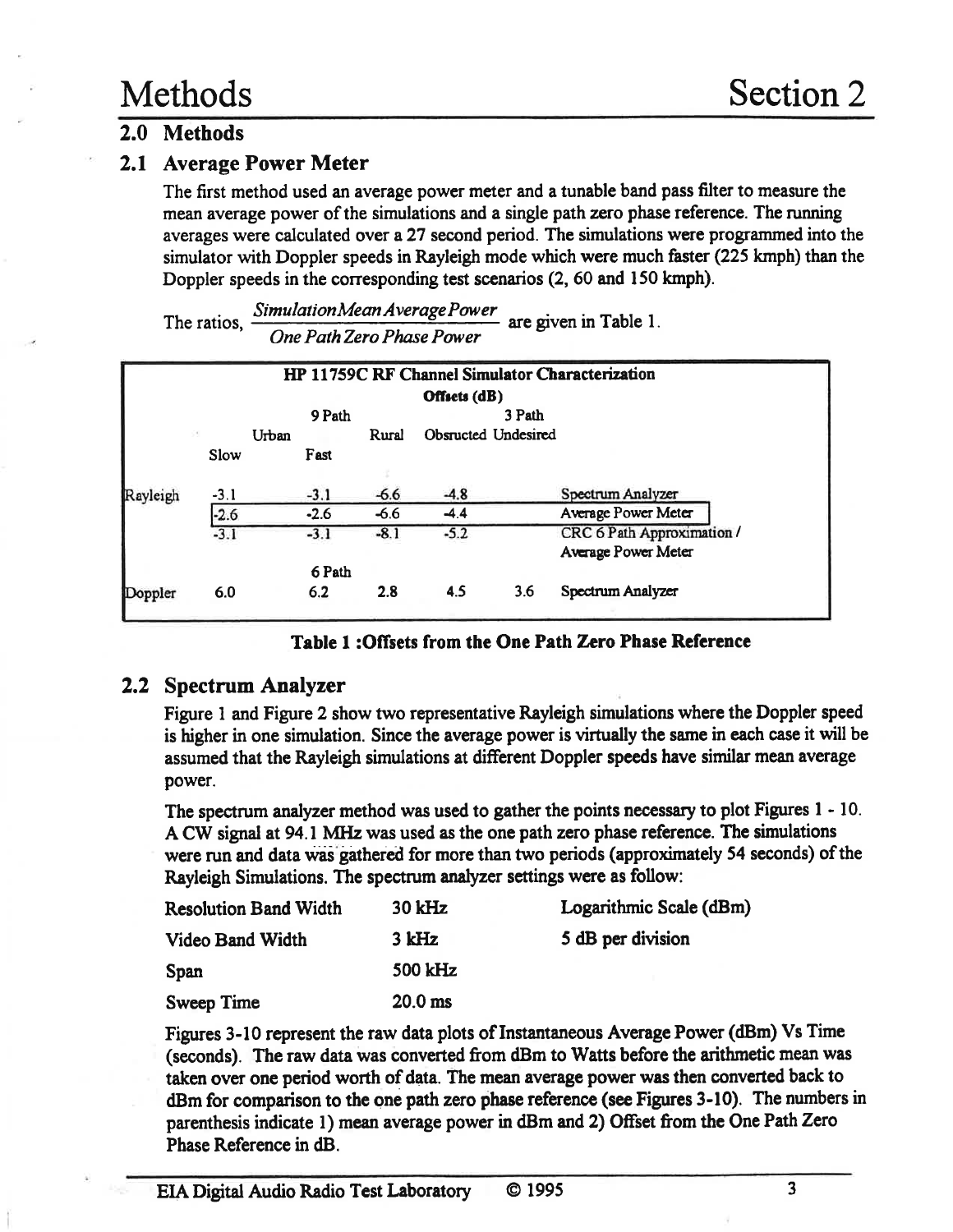

Figure 2: Rural 8 kmph Rayleigh 6 Path Approximation (-67.7 dBm -6.9 dB)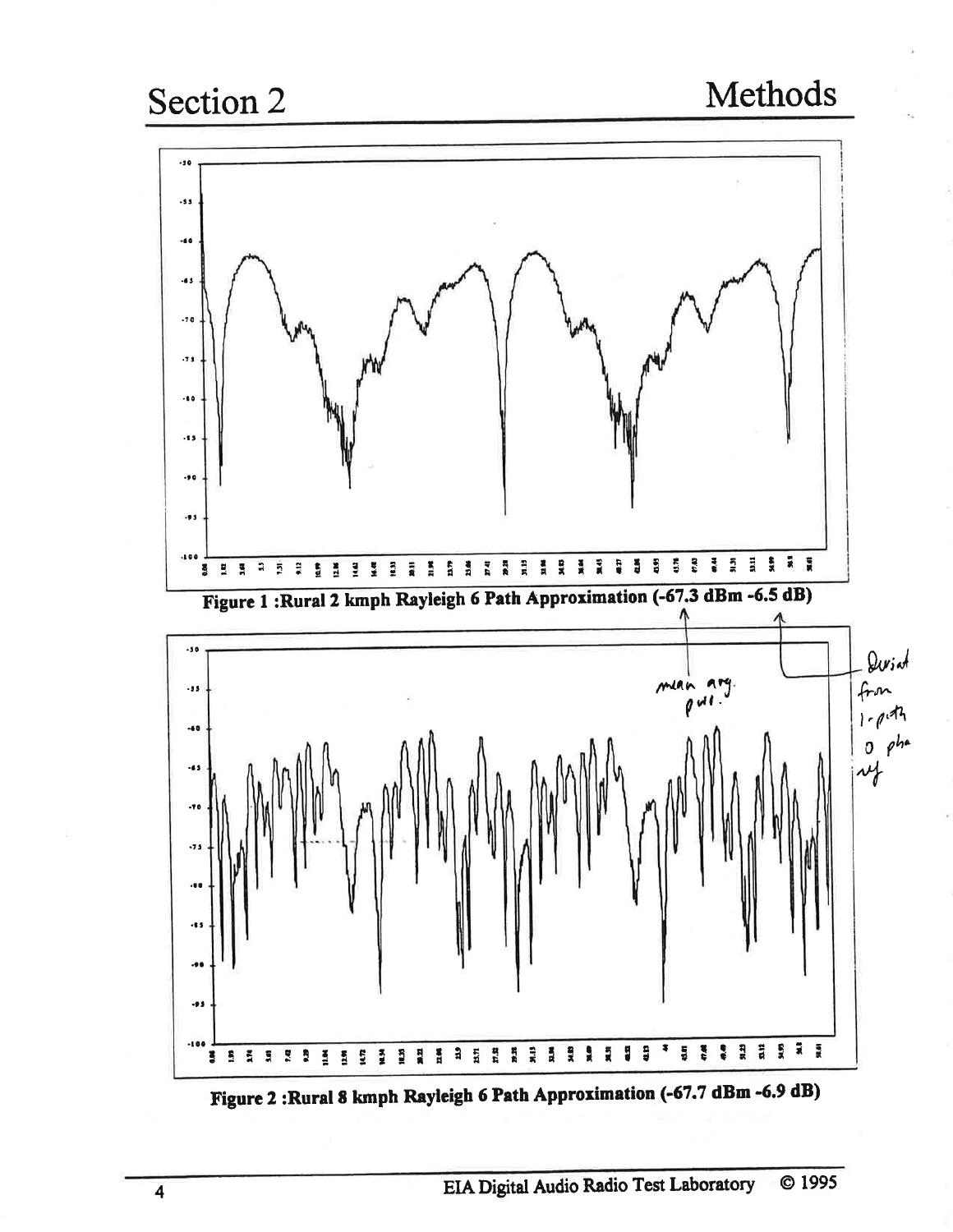

Figure 3: Urban Slow Rayleigh 2 kmph 9 Path Simulation (-64.8 dBm -3.1 dB)



 $\overline{\mathbf{5}}$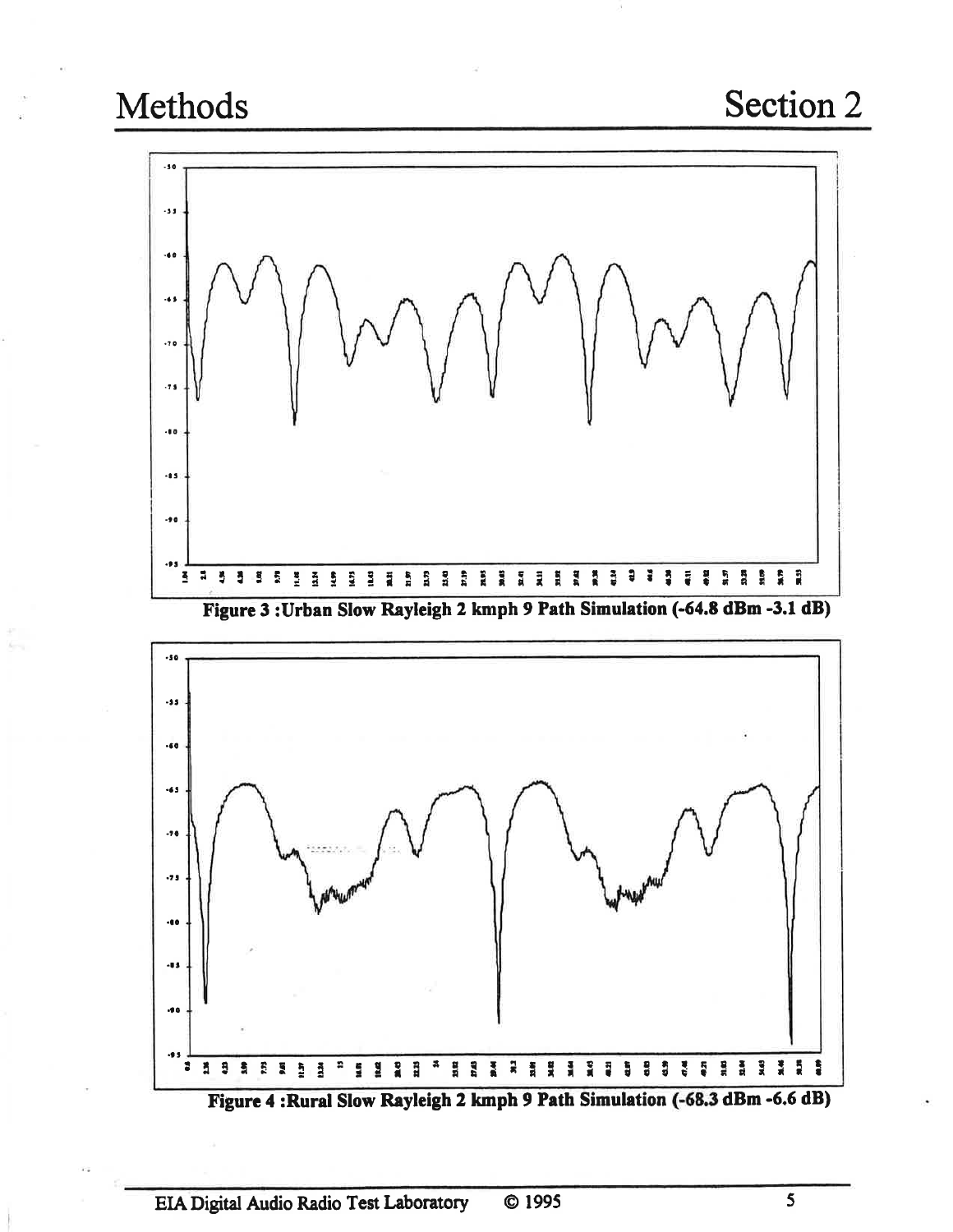



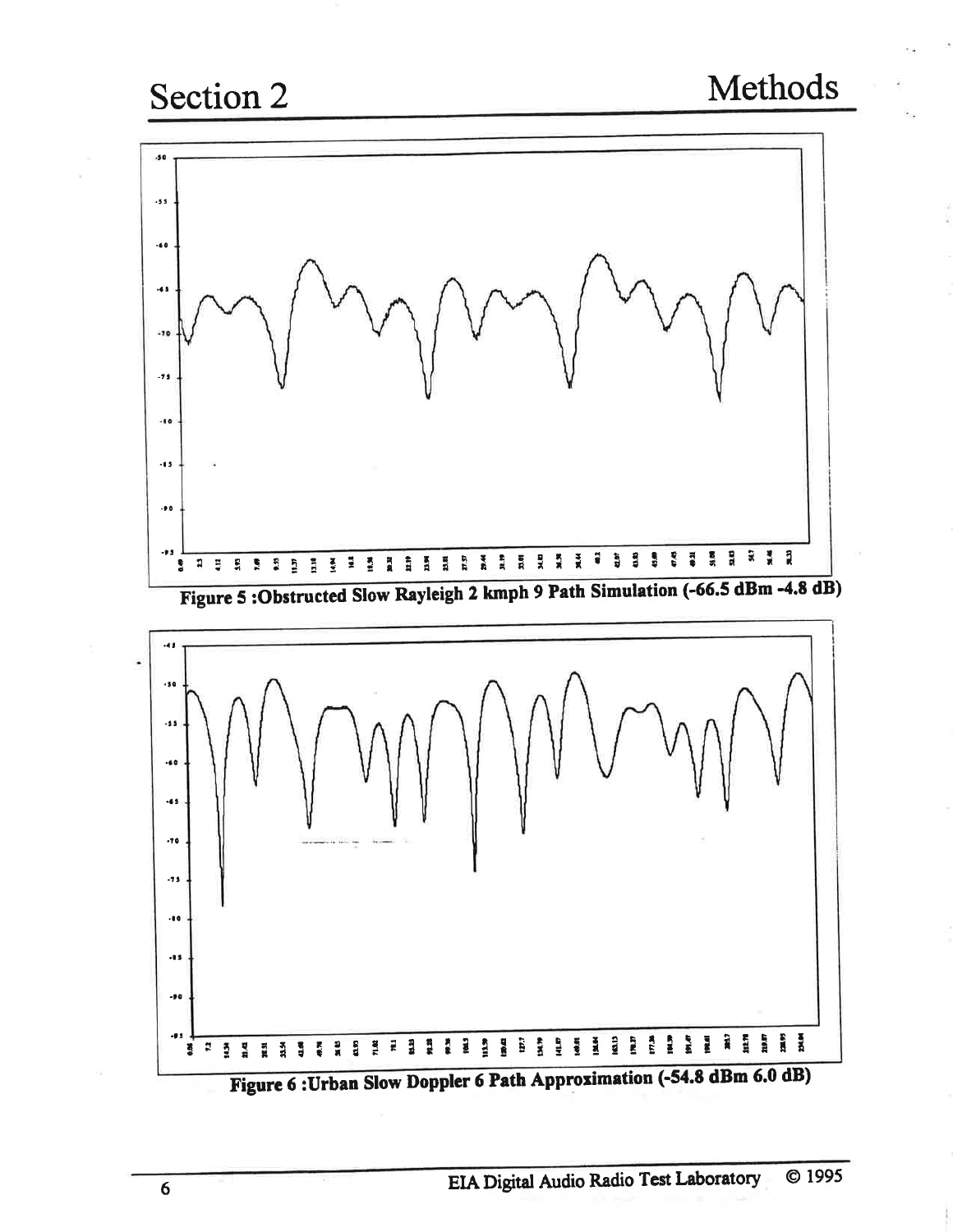# Section 2





 $\overline{7}$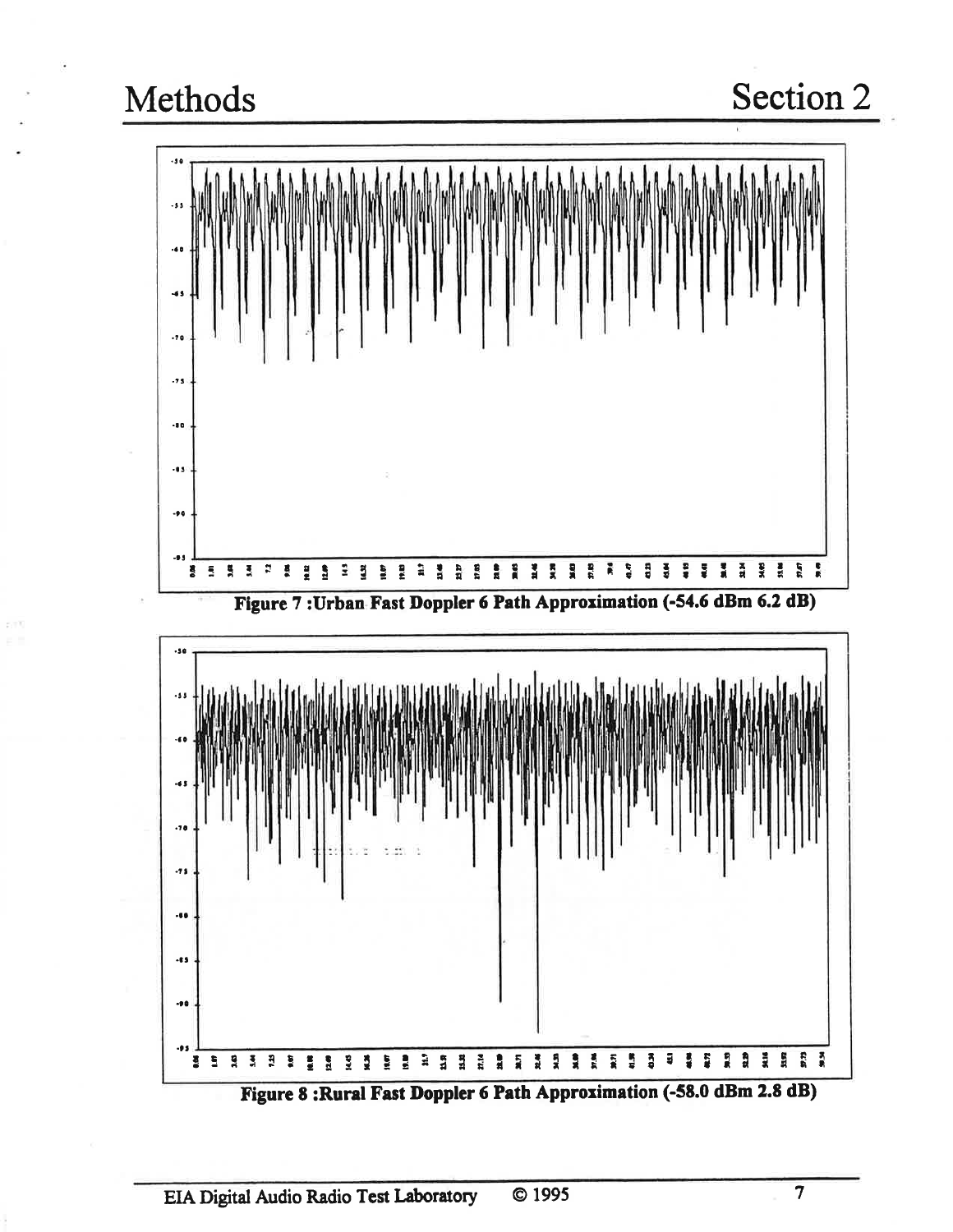



Figure 9: Obstructed Fast Doppler 6 Path Approximation (-56.3 dBm 4.5 dB)



₿

-90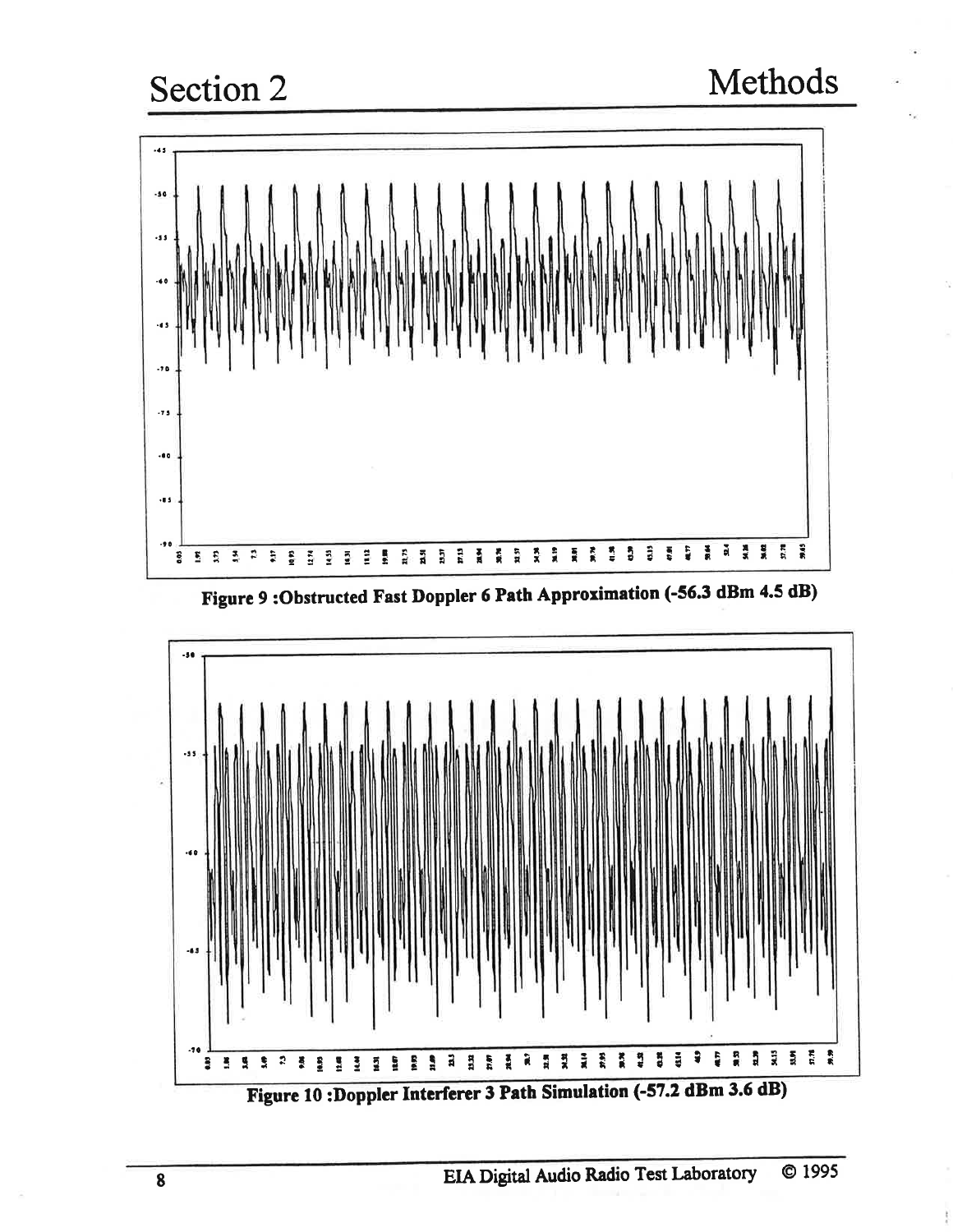### **3.0 CONCLUSION**

The simulations have been characterized for mean average power. The offsets from the one path zero phase reference are again listed in Table 2.

|          |        |        |        |                     |        | HP 11759C RF Channel Simulator Characterization   |  |
|----------|--------|--------|--------|---------------------|--------|---------------------------------------------------|--|
|          |        |        |        | Offsets (dB)        |        |                                                   |  |
|          | 9 Path |        |        |                     | 3 Path |                                                   |  |
|          | Urban  |        | Rural  | Obsructed Undesired |        |                                                   |  |
|          | Slow   | Fast   |        |                     |        |                                                   |  |
| Rayleigh | $-3.1$ | $-3.1$ | $-6.6$ | $-4.8$              |        | Spectrum Analyzer                                 |  |
|          | $-2.6$ | $-2.6$ | $-6.6$ | $-4.4$              |        | Average Power Meter                               |  |
|          | $-3.1$ | $-3.1$ | $-8.1$ | $-5.2$              |        | CRC 6 Path Approximation /<br>Average Power Meter |  |
|          |        | 6 Path |        |                     |        |                                                   |  |
| Doppler  | 6.0    | 6.2    | 2.8    | 4.5                 | 3.6    | Spectrum Analyzer                                 |  |

### Table 2: Offsets from the One Path Zero Phase Reference

### 3.1 Applying Offsets

Due to the dynamic nature of the simulations it is difficult at best to predict the instantaneous D/U or  $C_0/N_0$  of a given simulation however, the offsets when applied to the previously reported data will yield performance criterion consistent with the mean average power of the desired and undesired signals.

### 3.1.1 Test B-3  $C_0/N_0$

The  $C_0/N_0$  parameter for the Rayleigh 9 path simulations in test B-3 can be adjusted by the offsets in Table 2 for the respective simulations. Because the desired signal is lower by the offset amount listed in Table 2 the corresponding  $C_0/N_0$  parameter will be smaller by the respective offset value for the Urban, Rural or Obstructed simulations.

### 3.1.2 Test  $C-6C_0/N_0$

Test C-6 used the Doppler simulations. The approximated offsets are positive. The positive offsets cause the  $C_0/N_0$  to increase by the offset amount.

### 3.1.3 Test C-3

Since the level of the reflected path relative to the direct path was logged for this test using the internal simulator attenuator offsets should not be applied to this data.

### 3.1.4 Test C-5

The data logged in this test is quality of audio at various delay spreads and Doppler speeds. Offsets should not be applied to this data.

mental la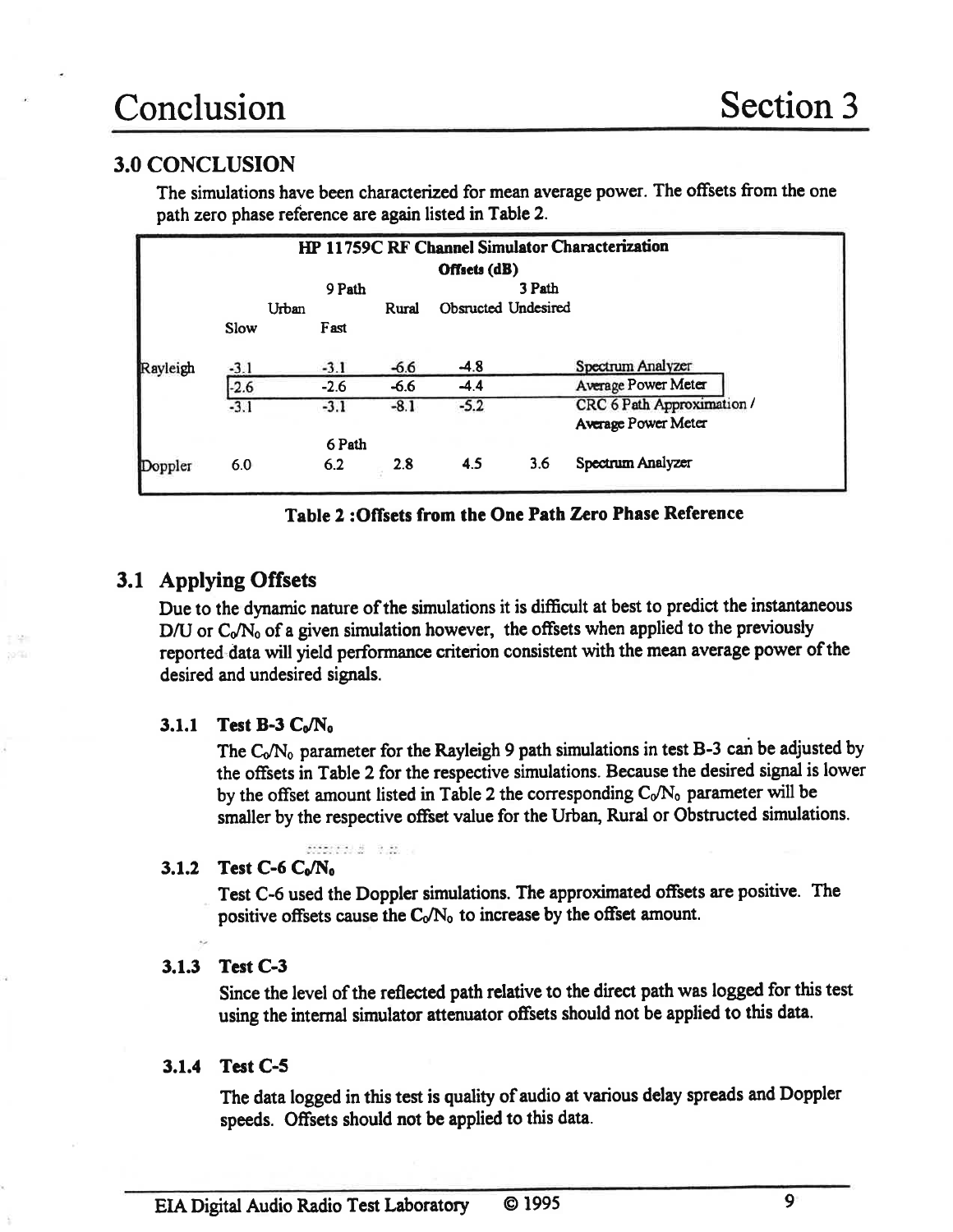### 3.1.5 Test E-Series Rayleigh

The Rayleigh desired composite signal was lower than the expected one path zero phase reference and the Doppler undesired composite was higher than the reference therefore when these offsets are applied to the actual test data the respective D/U's will decrease in magnitude if the D/U is positive and they will increase in magnitude if the D/U is negative.

### 3.1.6 Test E-Series Doppler

 $1122112 = 131$ 

The Doppler desired composite signal was higher than the expected one path zero phase reference and the Doppler undesired composite was higher than the reference therefore when these offsets are applied to the actual test data the respective D/U's will decrease in magnitude if the offset for the desired signal is smaller than the undesired offset or increase in magnitude if the offset for the desired signal is larger than the undesired offset.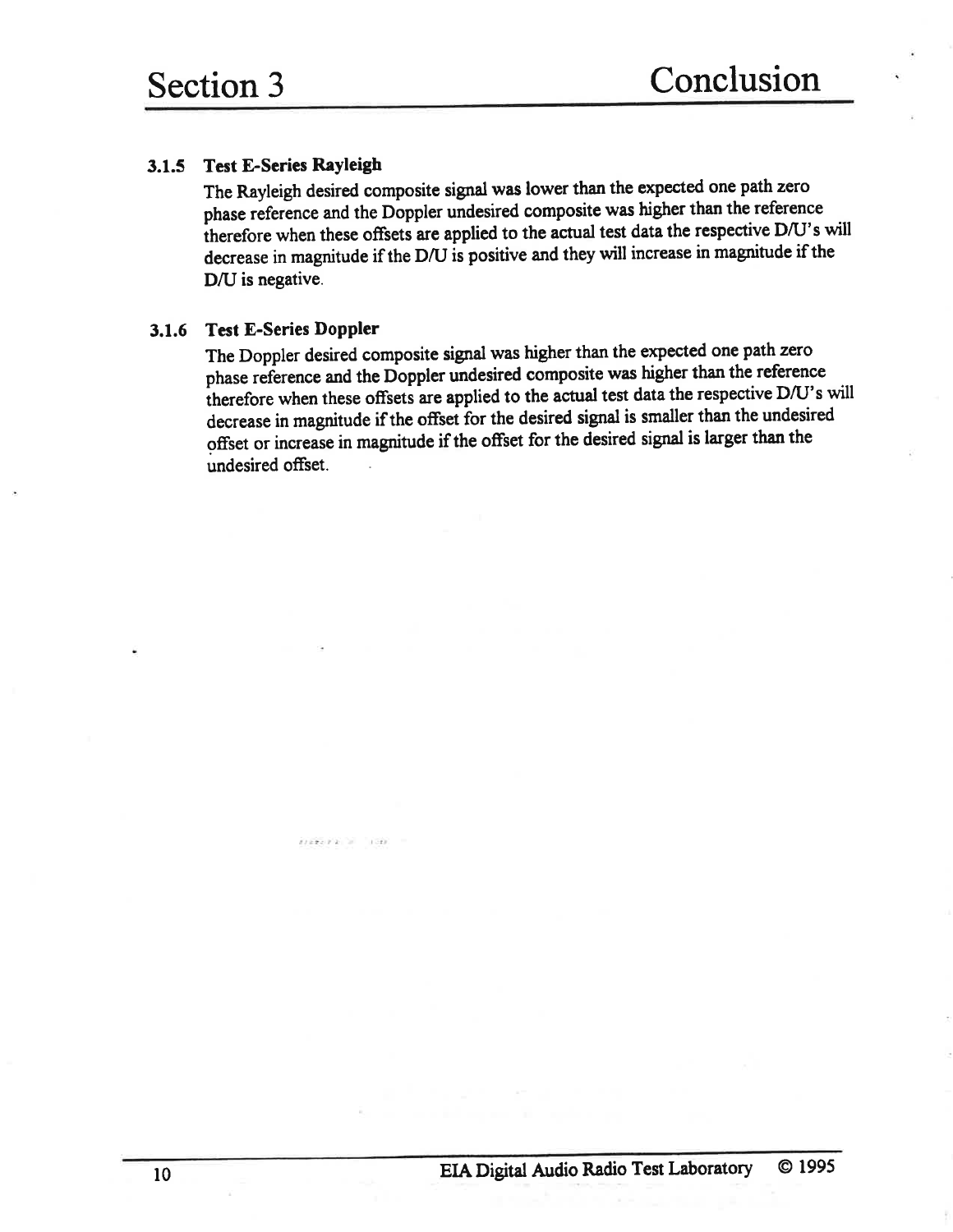### **NRSC-R57**

### **NRSC Document Improvement Proposal**

If in the review or use of this document a potential change appears needed for safety, health or technical reasons, please fill in the appropriate information below and email, mail or fax to:

> National Radio Systems Committee c/o Consumer Electronics Association Technology & Standards Department 1919 S. Eads St. Arlington, VA 22202 FAX: 703-907-4190 Email: standards@ce.org

| DOCUMENT NO.                                                                                                  | <b>DOCUMENT TITLE:</b> |                  |  |  |  |  |
|---------------------------------------------------------------------------------------------------------------|------------------------|------------------|--|--|--|--|
| <b>SUBMITTER'S NAME:</b>                                                                                      |                        | TEL:             |  |  |  |  |
| COMPANY:                                                                                                      |                        | FAX:             |  |  |  |  |
|                                                                                                               |                        | EMAIL:           |  |  |  |  |
| <b>ADDRESS:</b>                                                                                               |                        |                  |  |  |  |  |
|                                                                                                               |                        |                  |  |  |  |  |
| <b>URGENCY OF CHANGE:</b>                                                                                     |                        |                  |  |  |  |  |
| Immediate                                                                                                     |                        | At next revision |  |  |  |  |
| PROBLEM AREA (ATTACH ADDITIONAL SHEETS IF NECESSARY):                                                         |                        |                  |  |  |  |  |
| a. Clause Number and/or Drawing:                                                                              |                        |                  |  |  |  |  |
| b. Recommended Changes:                                                                                       |                        |                  |  |  |  |  |
| c. Reason/Rationale for Recommendation:                                                                       |                        |                  |  |  |  |  |
|                                                                                                               |                        |                  |  |  |  |  |
| <b>ADDITIONAL REMARKS:</b>                                                                                    |                        |                  |  |  |  |  |
| SIGNATURE:                                                                                                    |                        | DATE:            |  |  |  |  |
| FOR NRSC USE ONLY                                                                                             |                        |                  |  |  |  |  |
| Date forwarded to NAB S&T:                                                                                    |                        |                  |  |  |  |  |
| Responsible Committee:<br><u> 1989 - Johann Barbara, martxa alemaniar amerikan basar da a</u><br>Co-chairmen: |                        |                  |  |  |  |  |
| Date forwarded to co-chairmen:                                                                                |                        |                  |  |  |  |  |